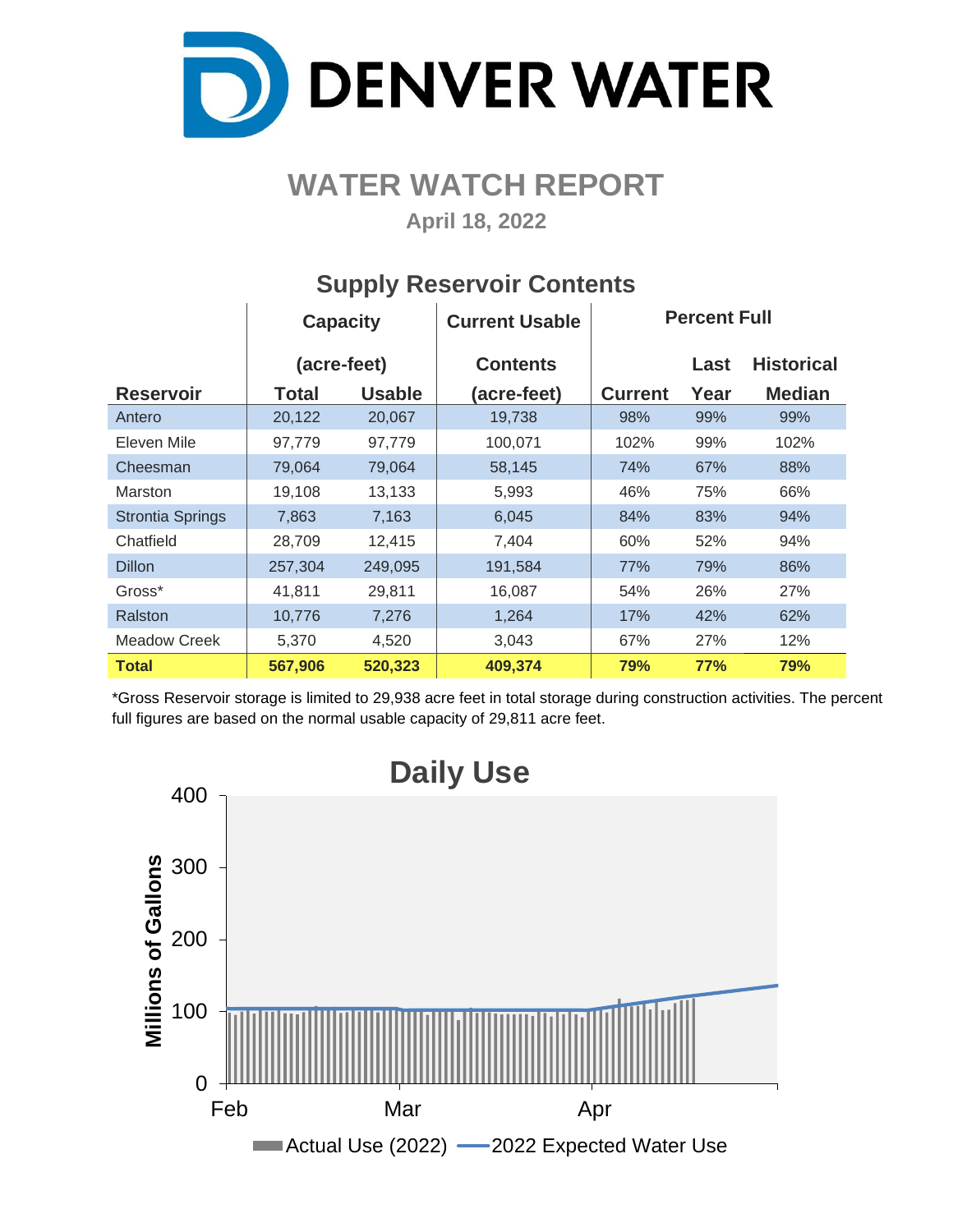## **Supply Reservoir Contents**



Note: Denver Water forecasts seasonal reservoir storage contents under dry future weather, normal future weather and wet future weather scenarios.

Gross Reservoir storage is limited to 29,938 acre feet in total storage during construction activities. The percent full figures are based on the normal usable capacity of 29,811 acre feet.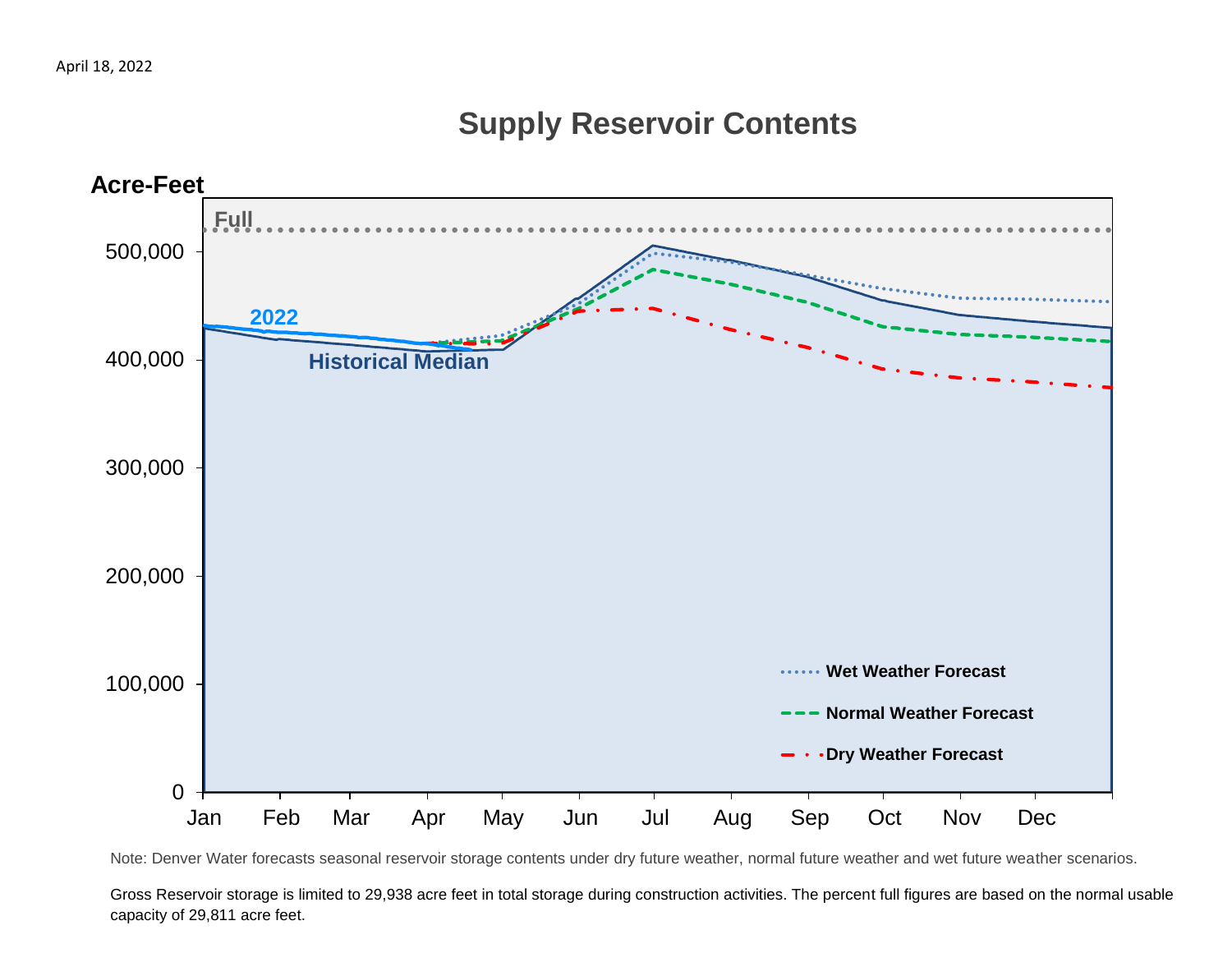

# **April Precipitation**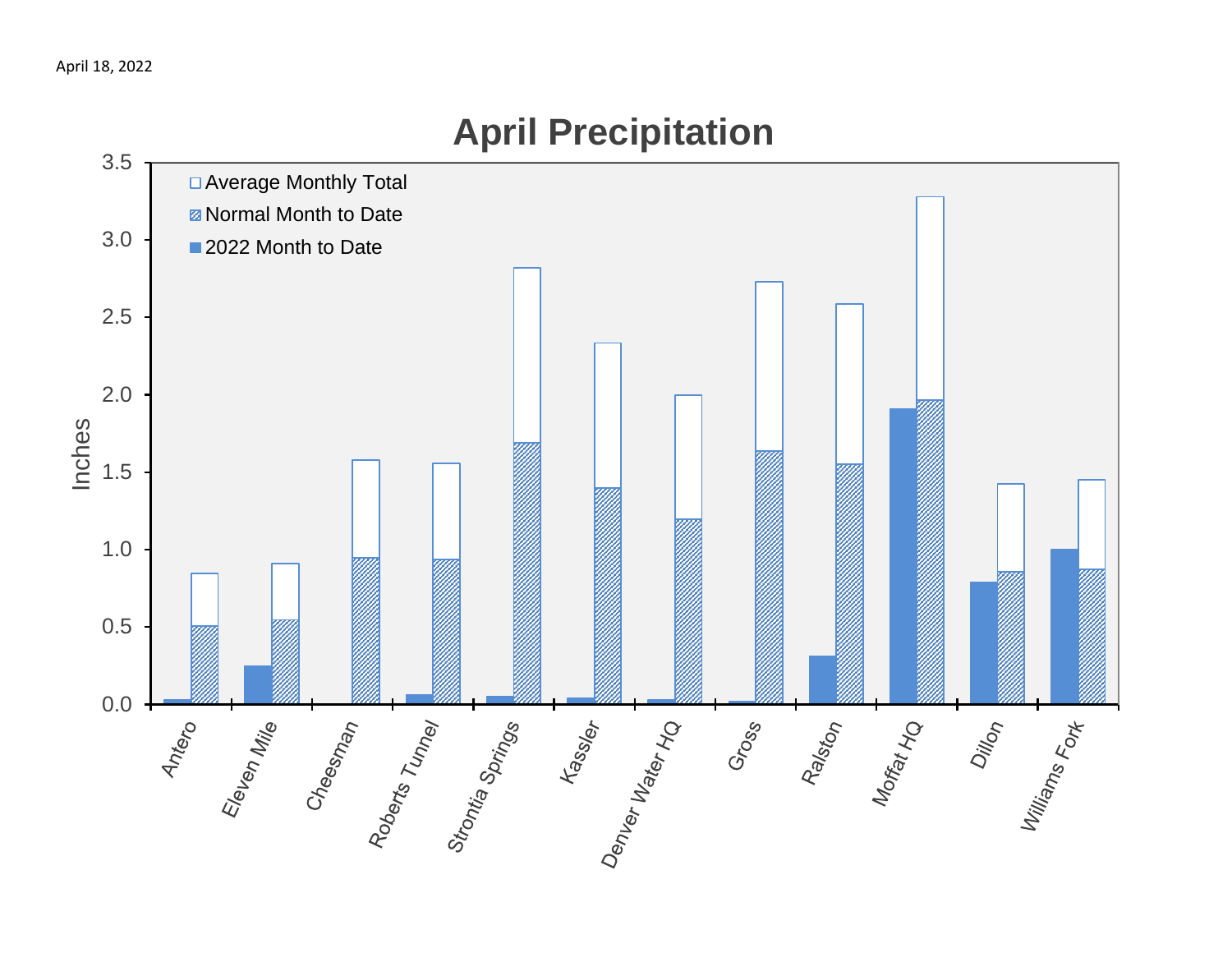

Data are from the 7 Snotel stations above Denver Water's Upper South Platte diversion

### **Snowpack: Colorado River Watershed**

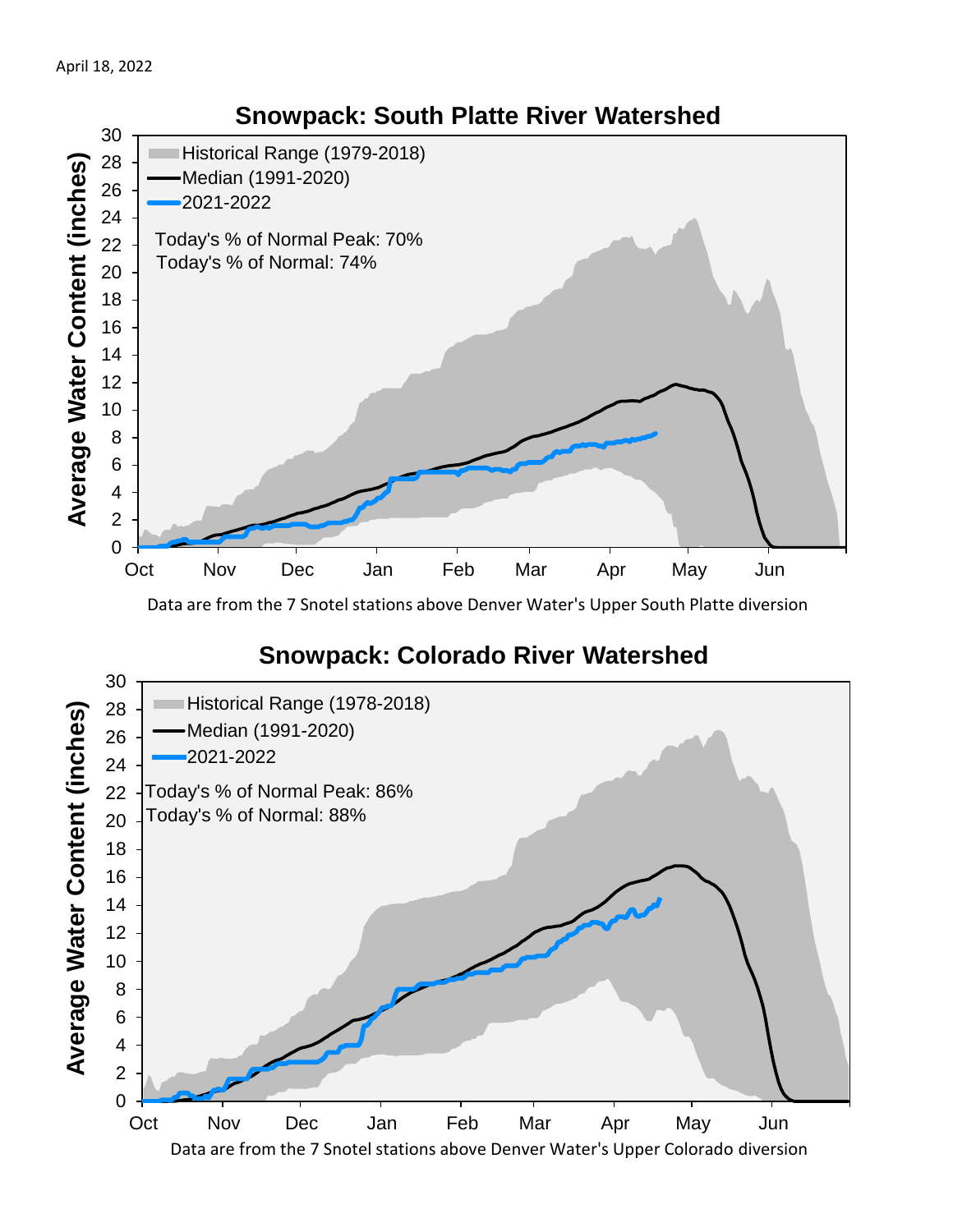

 **Cumulative Precipitation: South Platte River Watershed**

Data are from the 7 SNOTEL stations above Denver Water's Upper South Platte diversion facilities.



Data are from the 7 SNOTEL stations above Denver Water's Upper Colorado diversion facilities.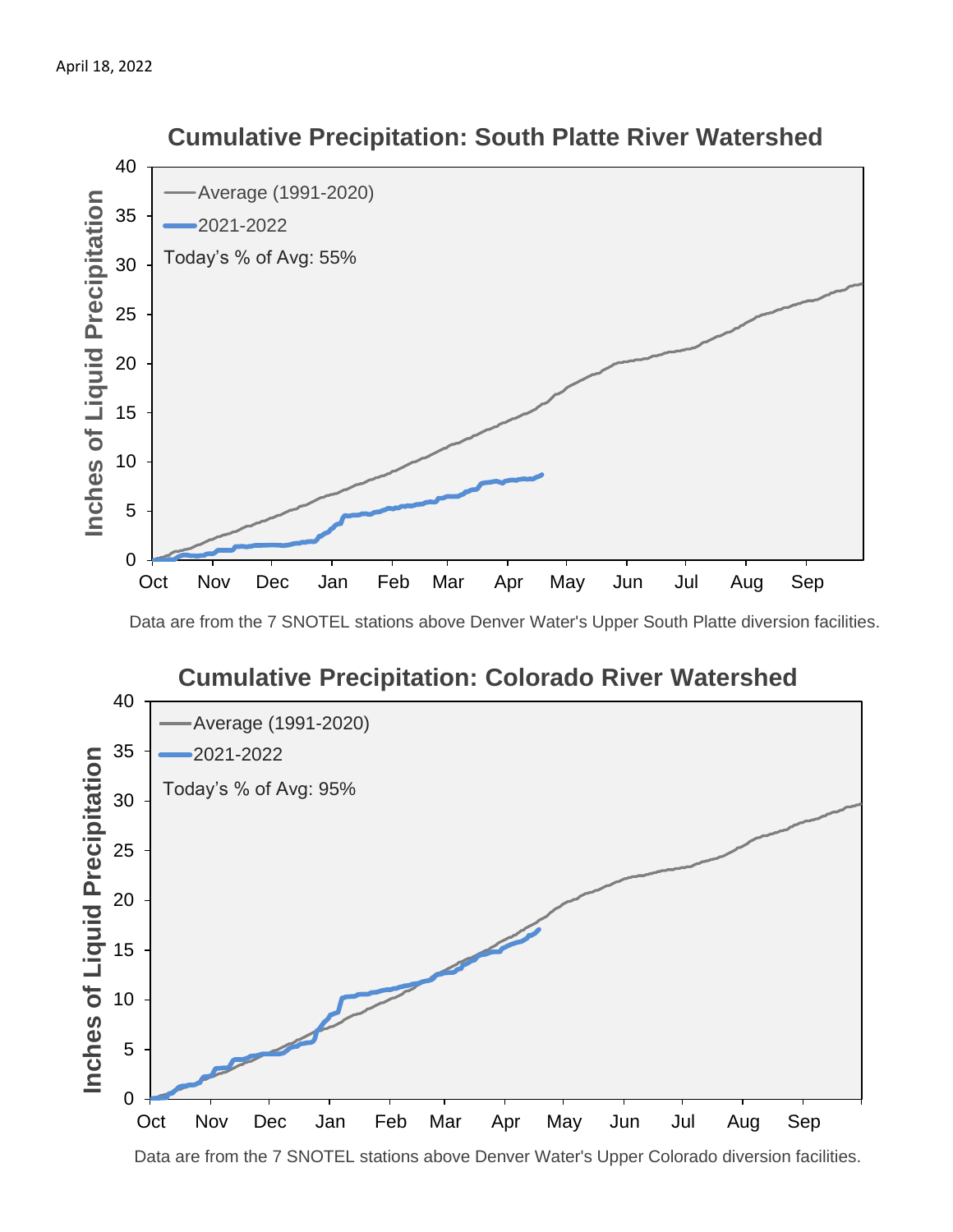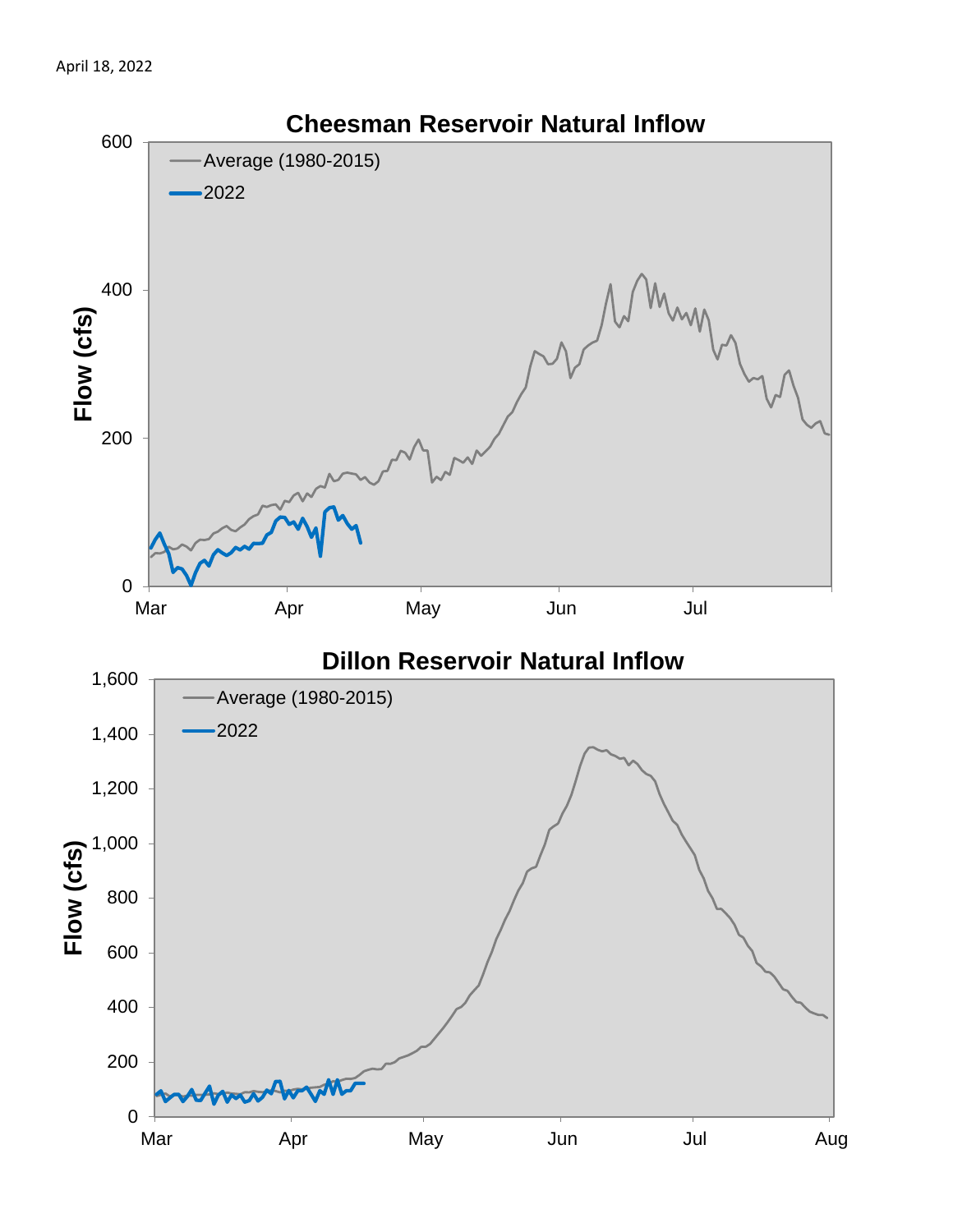|                                                                         | <b>Denver Water Use and Reservoir Contents 2022</b> |         |         |         |         |     |     |     |     |     |     |     |     |         |
|-------------------------------------------------------------------------|-----------------------------------------------------|---------|---------|---------|---------|-----|-----|-----|-----|-----|-----|-----|-----|---------|
|                                                                         |                                                     | Jan     | Feb     | Mar     | Apr     | May | Jun | Jul | Aug | Sep | Oct | Nov | Dec | YTD-Avg |
| Predicted End-of-Month Supply Reservoir<br>Contents (Full = 518,449 AF) |                                                     |         |         |         | 418,600 |     |     |     |     |     |     |     |     |         |
| Actual End-of-Month Supply Reservoir<br>Contents (AF)                   |                                                     | 425,595 | 421,903 | 415,083 |         |     |     |     |     |     |     |     |     |         |
| Actual % Full                                                           |                                                     | 82%     | 81%     | 80%     |         |     |     |     |     |     |     |     |     |         |
| Historical Median % Full                                                |                                                     | 81%     | 80%     | 79%     | 79%     | 88% | 98% | 95% | 92% | 88% | 85% | 84% | 83% |         |
| 2022 Expected Daily Use (MG)                                            |                                                     | 105     | 104     | 102     | 120     | 157 | 257 | 298 | 292 | 270 | 158 | 105 | 101 | 106     |
| Actual Daily Use (MG)                                                   | $\mathbf{1}$                                        | 92      | 98      | 102     | 102     |     |     |     |     |     |     |     |     |         |
|                                                                         | $\mathbf 2$                                         | 100     | 95      | 101     | 102     |     |     |     |     |     |     |     |     |         |
|                                                                         | 3                                                   | 100     | 100     | 101     | 99      |     |     |     |     |     |     |     |     |         |
|                                                                         | 4                                                   | 105     | 105     | 100     | 109     |     |     |     |     |     |     |     |     |         |
|                                                                         | 5                                                   | 99      | 97      | 95      | 118     |     |     |     |     |     |     |     |     |         |
|                                                                         | 6                                                   | 101     | 103     | 100     | 108     |     |     |     |     |     |     |     |     |         |
|                                                                         | $\overline{\mathcal{I}}$                            | 100     | 100     | 102     | 107     |     |     |     |     |     |     |     |     |         |
|                                                                         | 8                                                   | 101     | 100     | 101     | 108     |     |     |     |     |     |     |     |     |         |
|                                                                         | 9                                                   | 101     | 102     | 103     | 112     |     |     |     |     |     |     |     |     |         |
| D                                                                       | 10                                                  | 99      | 98      | 88      | 103     |     |     |     |     |     |     |     |     |         |
| Α                                                                       | 11                                                  | 100     | 97      | 100     | 115     |     |     |     |     |     |     |     |     |         |
| Υ                                                                       | 12                                                  | 98      | 96      | 105     | 102     |     |     |     |     |     |     |     |     |         |
|                                                                         | 13                                                  | 101     | 99      | 98      | 103     |     |     |     |     |     |     |     |     |         |
| O                                                                       | 14                                                  | 93      | 105     | 102     | 112     |     |     |     |     |     |     |     |     |         |
| F                                                                       | 15                                                  | 96      | 108     | 99      | 116     |     |     |     |     |     |     |     |     |         |
|                                                                         | 16                                                  | 96      | 105     | 97      | 116     |     |     |     |     |     |     |     |     |         |
| M                                                                       | 17                                                  | 103     | 106     | 96      | 118     |     |     |     |     |     |     |     |     |         |
| O                                                                       | 18                                                  | 96      | 106     | 97      |         |     |     |     |     |     |     |     |     |         |
| N                                                                       | 19                                                  | 100     | 98      | 96      |         |     |     |     |     |     |     |     |     |         |
| T                                                                       | 20                                                  | 100     | 99      | 97      |         |     |     |     |     |     |     |     |     |         |
| н                                                                       | 21                                                  | 102     | 102     | 96      |         |     |     |     |     |     |     |     |     |         |
|                                                                         | 22                                                  | 95      | 100     | 94      |         |     |     |     |     |     |     |     |     |         |
|                                                                         | 23                                                  | 102     | 102     | 102     |         |     |     |     |     |     |     |     |     |         |
|                                                                         | 24                                                  | 102     | 102     | 98      |         |     |     |     |     |     |     |     |     |         |
|                                                                         | 25                                                  | 95      | 99      | 93      |         |     |     |     |     |     |     |     |     |         |
|                                                                         | 26                                                  | 101     | 103     | 101     |         |     |     |     |     |     |     |     |     |         |
|                                                                         | 27                                                  | 94      | 104     | 97      |         |     |     |     |     |     |     |     |     |         |
|                                                                         | 28                                                  | 103     | 103     | 102     |         |     |     |     |     |     |     |     |     |         |
|                                                                         | 29                                                  | 96      |         | 96      |         |     |     |     |     |     |     |     |     |         |
|                                                                         | 30                                                  | 102     |         | 92      |         |     |     |     |     |     |     |     |     |         |
|                                                                         | 31                                                  | 91      |         | 101     |         |     |     |     |     |     |     |     |     |         |
| <b>Monthly Average</b>                                                  |                                                     | 99      | 101     | 98      | 109     |     |     |     |     |     |     |     |     | 101     |
| % of 2022 Expected Daily Use                                            |                                                     | 94%     | 97%     | 97%     | 91%     |     |     |     |     |     |     |     |     | 95%     |

Notes: 1) "AF" denotes acre-feet. "MG" denotes million gallons. 2) Expected Daily Use is based on historical use with normal weather conditions. 3) The predicted end-of-month supply reservoir contents figures assume normal weather after April 4th, 2022. 4) The differences between predicted and actual end-of-month supply reservoir contents are the result of normal estimation error of daily use, supply, evaporation, carriage losses and raw water deliveries. 5) Predicted supply reservoir contents last updated on April 4<sup>th</sup>, 2022. 6) Daily water figures are subject to change.